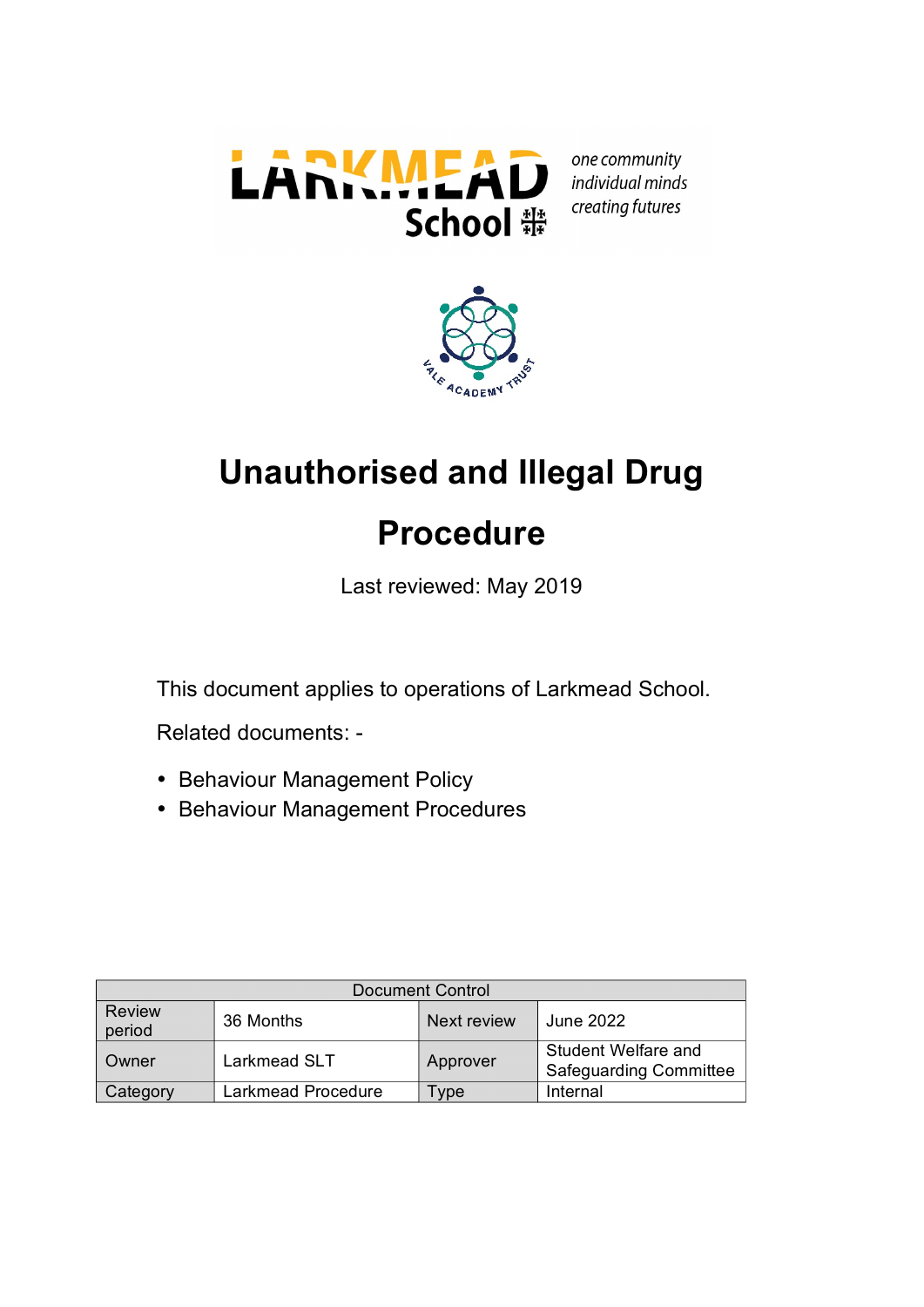# **1. Aims of Procedure**

a. To support the School in maintaining the safety and well-being of all students and staff

b. To clarify legal responsibilities, entitlement and obligations

c. To support all the members of the School community by providing clear guidance and procedures on drug related issues to ensure clarity and consistency

d. To develop a whole School approach to drug education in the context of the curriculum of the School

## **2. School Ethos**

The School provides a supportive and nurturing environment in which students are enabled to develop educationally and personally. We aim to prepare them for the opportunities, responsibilities and experiences they may encounter in their future lives.

## **3. Rationale**

It is our aim to help all students to be able to take their place safely in a world where a wide range of drugs exists. In order to make informed choices, staff and students need to understand the nature of drugs, their social and legal status, their uses and effects. The school takes a robust approach to any individual or group that violates our behaviour, drugs or anti-bullying policies.

## 4. **Definition of Unauthorised or Illegal Drugs, and Drug Paraphernalia**

Drugs are substances which affect the way in which the body functions physically, emotionally or mentally. This definition includes illegal substances and also legal substances such as alcohol and tobacco, and volatile substances, and new psychoactive substances. By Drugs Paraphernalia we mean items such as cannabis grinders, rolling papers, filters, matches, lighters and pipes etc.

**Medicines** - This Procedure Document does not include over the counter and prescription medicines. The school has a Supporting Pupils with Medical Needs Policy Statement and Procedure for the administration of medicines that must be followed for everyone's safety.

#### **5. Drugs on school premises**

The legal definition of school premises includes everything within the property boundaries including buildings, outbuildings, playgrounds, fields and also extends to include other settings such as vehicles, boats, marquees or any venue managed by the school at the time e.g. premises of a school trip or visit.

#### • **Alcohol**

No alcohol may be brought on to school premises or consumed during the course of a school day. Students found to be in possession of alcohol will be punished in line with the school Behaviour Management Policy and the alcohol will be confiscated. If students are found to be under the influence of alcohol parents will be asked to remove their children from the school and will be encouraged to seek immediate medical support. A sanction in line with the school Behaviour Management Policy will be applied.

Any adult or student, parent, carer or visitor under the effects of alcohol will be asked to leave the premises for the safety of the whole school.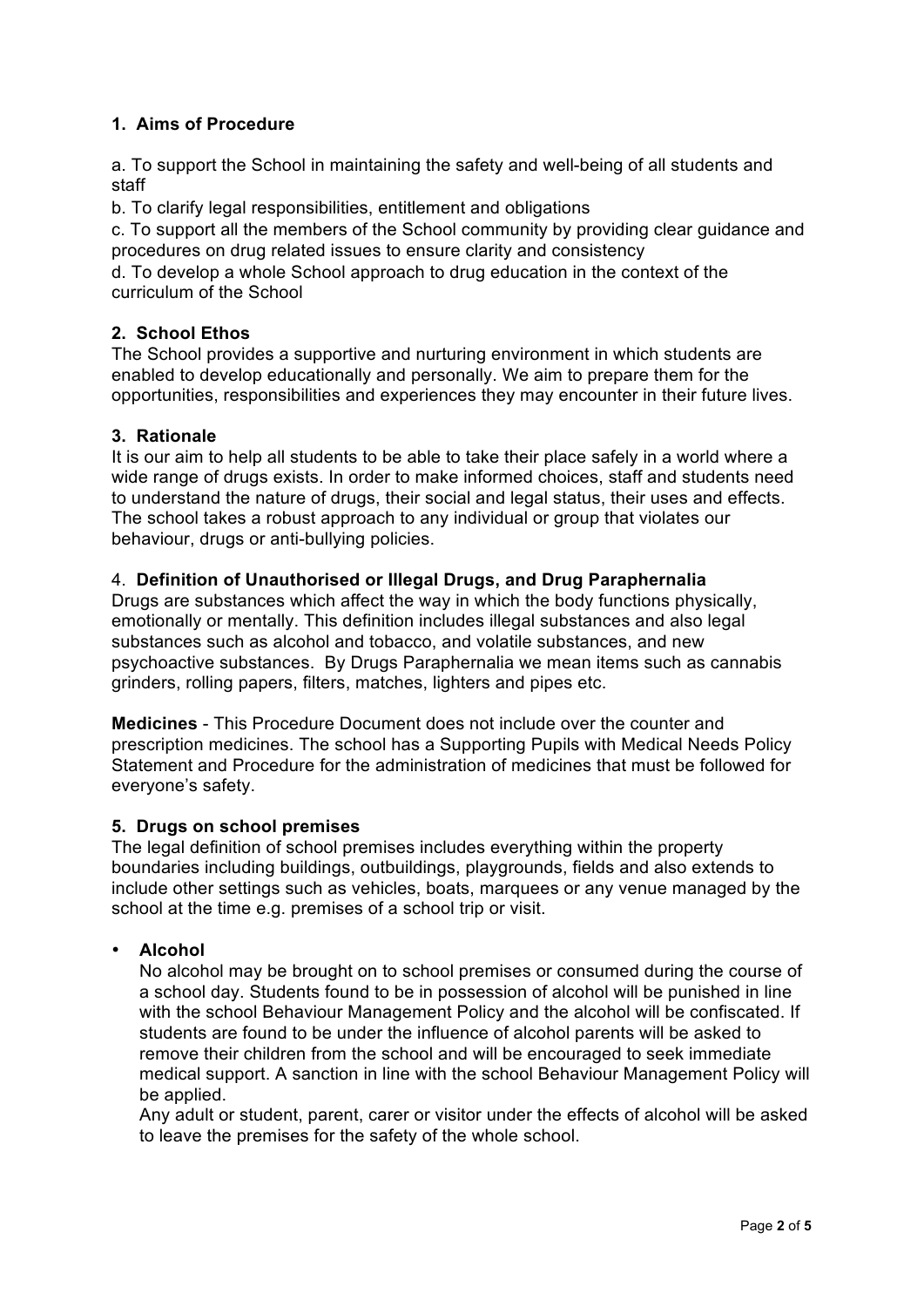## • **Smoking**

School premises are a no-smoking site at all times. Students are not permitted to bring to school smoking materials, including matches and lighters. Should a student be found in possession of any of these on School premises, action in line with the school Behaviour Management Policy will be taken. We reserve the right to search known smokers (and their known associates) for smoking materials. This also applies to "vaping" and the use of electronic cigarettes.

#### • **Illegal drugs and legal highs**

No illegal drugs, new psychoactive substances or Drugs Paraphernalia are allowed to be brought on to, or used on school premises. Bringing any such items onto school premises is considered a serious breach of this drugs policy. Seeking to influence or glamourise illegal drug use or the use of legal highs either in person on school premises or via social networking sites is also considered a serious breach of this drugs policy.

The school has the right to search students for drugs and associated paraphernalia.

#### • **Solvents**

Students are not permitted to be in possession of solvents. Bringing solvents or hazardous substances onto school premises is considered a serious breach of this drugs policy.

The school will ensure that any potentially hazardous substances it authorises are stored safely. If it is necessary for students to come into contact with them in the course of their work, the students will be supervised.

#### **6. Responses to drug related incidents**

A drug incident may be any of the following:

- Finding drugs, or related paraphernalia, on school premises
- Possession of drugs by an individual on school premises
- Use of drugs by an individual on school premises
- Supply of drugs on school premises
- Individuals disclosing information about their drug use
- Student reports of parents, staff or students using drugs
- Hiding drugs in or around the school premises for later collection (by themselves or by third parties)
- Glamourising or encouraging the use of drugs and other substances

Any response to drug related incidents needs to balance the needs of the individual student concerned with the wider school community. Each case will be assessed and levels of sanctions will vary according to the seriousness of the incident and the student's involvement.

Exclusion from school is not an automatic response to a drug incident but permanent exclusion is considered in serious cases where:

- There is a serious breach or persistent breaches of our Drugs and/or Behaviour Policies and
- Allowing a student to remain at Larkmead School would seriously harm the education, safety or welfare of the student or others in the school

A member of the Senior Leadership Team will (normally) be responsible for coordinating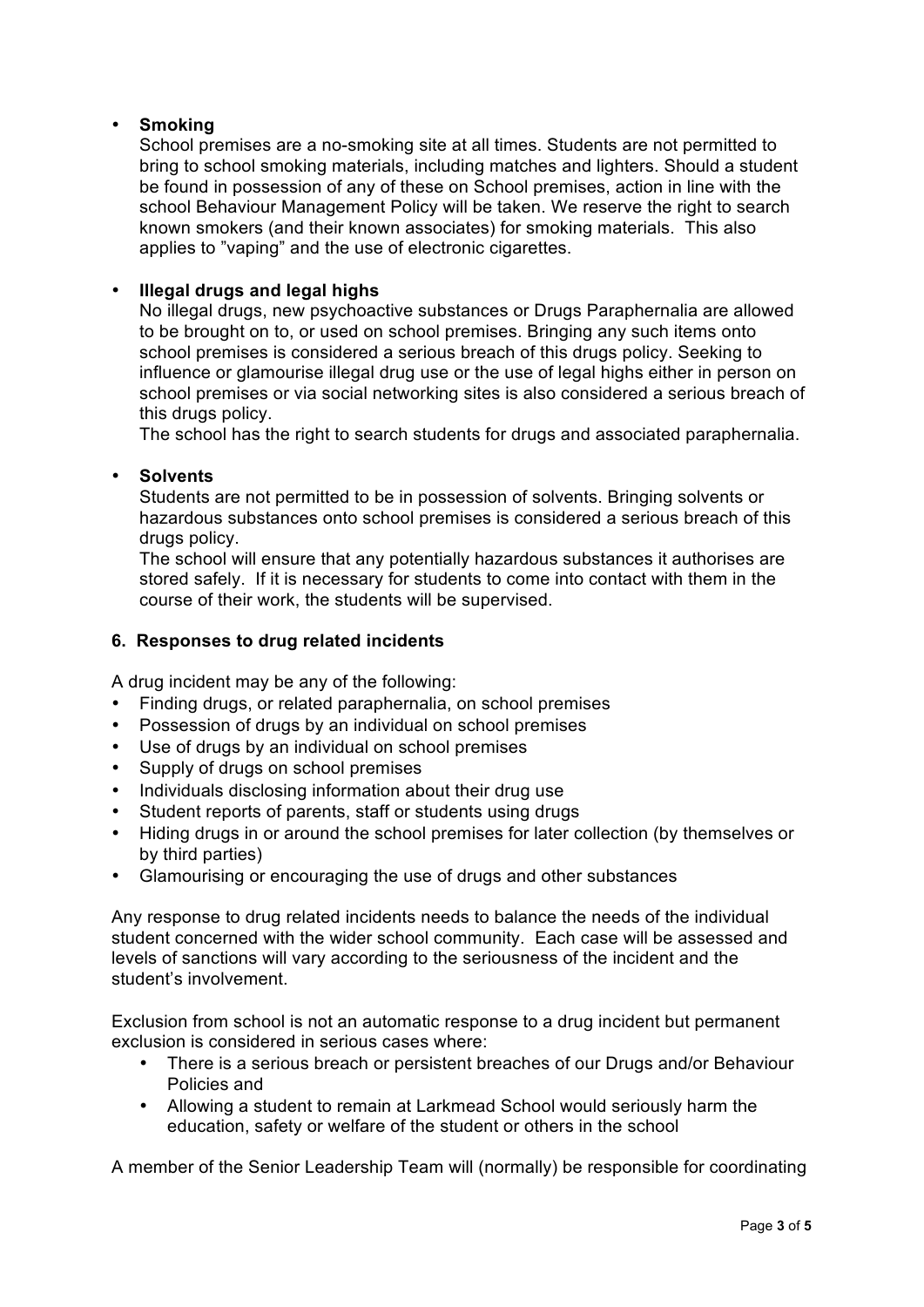the management of drug-related incidents, offering sources of support and liaising with outside agencies. Incidents will be dealt with after making an assessment of the situation and will be reported to the Headteacher. All incidents and responses will be recorded within 24 hours. In all cases the school works in close partnership with the police.

#### **7. Individuals in possession of drugs**

If any student or adult on school premises is found in possession of an unauthorised drug it will be confiscated, if possible. If the drug is suspected to be illegal, the school will contact a police officer for discussion and advice. Illegal substances will be handed to the police to be legally destroyed as soon as possible and not stored. Parents and Carers will be informed (unless for safeguarding reasons this is not in the best interests of the student) and other professionals such as the local authority, Young Offenders Service, Police, GP, Social Services will be informed or consulted as appropriate.

## **8. Drug Misuse outside the school premises**

In line with Behaviour & Discipline in Schools (link January 2016) the school may impose sanctions on a student for misusing drugs outside schools when students are:

- taking part in any school-organised or school-related activity or
- travelling to or from school or
- in some way identifiable as a student at the school.

## **9. Confidentiality**

Larkmead School will always seek to work with parents and carers when information or allegations of drug use are made. There may be occasions when, for safeguarding reasons, this may not be appropriate. Complete confidentiality can never be promised to a student though information given in confidence will not generally be disclosed to anyone else.

#### **10. Support for students**

At our school the welfare of the student is paramount and intervention will be made if the school feels a student is showing signs which indicate particular risks of, or from, involvement with drugs, whether their own or the involvement of their parents/carers. Such interventions may include:

- Support and advice in school (Counsellor, School Nurse, Director of Learning)
- Referral to specialist outside agencies for support, e.g. Aquarius
- Involvement of the Police

#### **11. Right to Search**

- In line with recent legislation the staff at Larkmead School have the right to search students if they have reason to believe that they are carrying offensive weapons, illegal substances or anything that is illegal or dangerous. Similarly students can expect to be physically restrained if they present a danger to themselves or other members of the community. If this is necessary, this will be carried out according to the school's Behaviour Management Policy and Procedure.
- Searches will be carried out by Directors of Learning, or members of the Senior Leadership Team of the same gender. Parents and Carers will always be informed when this has happened.
- If inappropriate articles are brought into school or used inappropriately they may be confiscated and kept in the school safe for collection by Parents and Carers at the end of the day. If these items are dangerous or illegal they will be handed to the Police for safe disposal.